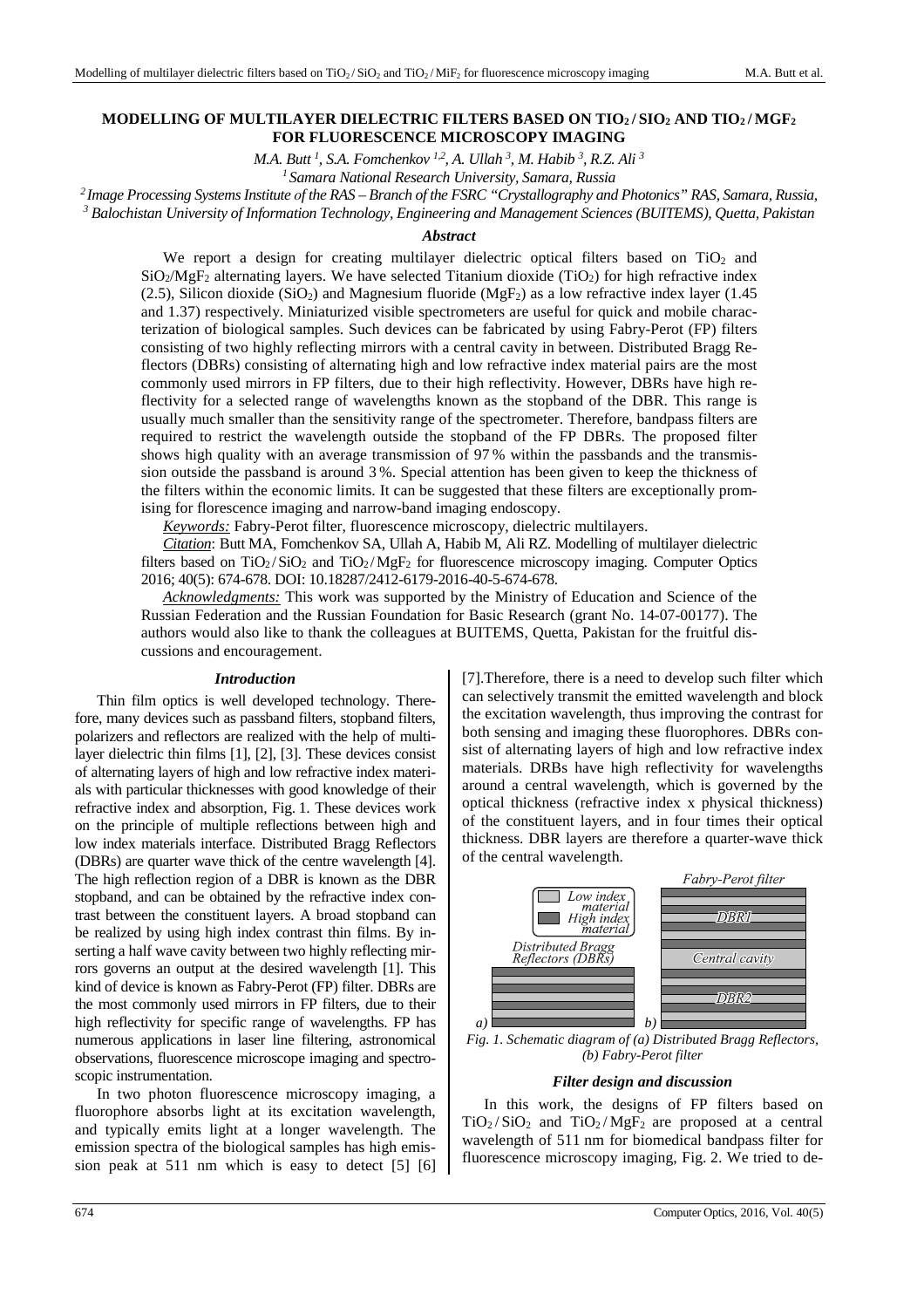sign the filters with minimum number of layers and high transmission peak at central wavelength with high transmission and narrow width (FWHM). Open-source software, Open Filters, is used in this work to design and optimize the required filter, it uses transfer matrix method to analyse transmission and reflection of light from layers based on thicknesses and type of materials [8]. Design are optimized to reduce FWHM and maximum transmission for 511 by nm using needle synthesis method (It adds extra layers (called needle) to the design and each time it add a needle, transmission spectrum of filter is calculated. The optimal position of needle to be added between the layers of a filter is based on derivative of Merit Function with respect to thickness of thin layer. The position where derivative is negative needle is added. Mostly single needle is added and transmission spectrum is calculated. Addition of needle stops at the point where there is no improvement in the target transmission spectrum) [8].

## *A. Material Selection*

Based on refractive indices and absorption coefficient of the materials,  $TiO<sub>2</sub>$  is selected for its high refractive index at 511 nm, while  $SiO<sub>2</sub>$  and MgF<sub>2</sub> are selected material for its low refractive indices at 511 nm. All three materials have low absorption for 511 nm, Fig. 2.



*Fig. 2. Refractive index(a) and extinction coefficient(b) of SiO2, MgF2 and TiO<sup>2</sup>*

# *B. Filter 1: FP filter design based on TiO2 / MgF<sup>2</sup>*

 $TiO<sub>2</sub>$  and  $MgF<sub>2</sub>$  are chosen as high and low refractive index materials, respectively. As mentioned in section A, the choice of materials is made on the basis of low absorption and high index contrast in the wavelengths of interest. The design was optimized to 97 % transmission at 511 nm and narrow FWHM of 2 nm. The design comprised of 19 layers with thickness of 1457 nm, Fig. 3.

The optimized thickness of each layer is shown in Table 1. The filter design comprises of two DBRs having 9 layers each and a spacer (layer no. 10) is sandwiched between them. The layers thickness is automatically optimized by using needle synthesis method.



*Fig. 3. FP filter with two DBRs of TiO2 / MgF2 with 19 layers, 97 % transmission at 511 nm and 2 nm FWHM* 

*Table 1. Layer thickness of TiO2 / MgF2 based FP filter with a passband of 511 nm* 

| Layer no.      | <b>Materials</b> | Thickness (nm) |
|----------------|------------------|----------------|
| 1              | TiO <sub>2</sub> | 99             |
| $\overline{2}$ | $MgF_2$          | 85             |
| 3              | TiO <sub>2</sub> | 53             |
| $\overline{4}$ | $MgF_2$          | 92             |
| 5              | TiO <sub>2</sub> | 53             |
| 6              | MgF <sub>2</sub> | 94             |
| 7              | TiO <sub>2</sub> | 53             |
| 8              | MgF <sub>2</sub> | 96             |
| 9              | TiO <sub>2</sub> | 53             |
| 10             | MgF <sub>2</sub> | 98             |
| 11             | TiO <sub>2</sub> | 118            |
| 12             | $MgF_2$          | 61             |
| 13             | TiO <sub>2</sub> | 43             |
| 14             | MgF <sub>2</sub> | 110            |
| 15             | TiO <sub>2</sub> | 53             |
| 16             | MgF <sub>2</sub> | 98             |
| 17             | TiO <sub>2</sub> | 52             |
| 18             | MgF <sub>2</sub> | 94             |
| 19             | TiO <sub>2</sub> | 53             |

## *C. Filter 2:FP filter design based on*  $TiO<sub>2</sub>/SiO<sub>2</sub>$

 $TiO<sub>2</sub>$  and  $SiO<sub>2</sub>$  are chosen as high and low refractive index materials, respectively. The choice of materials is made on the basis of low absorption and high index contrast in the wavelengths of interest, Fig. 2. The design was optimized to 96 % transmission at 511 nm and narrow FWHM of 2 nm, total layers increased to 21 and thickness of 1351 nm, Fig. 4.



*Fig. 4. FP filter with two DBRs of TiO2 / SiO2 with 21 layers, 96 % transmission at 511 nm and 2 nm FWHM*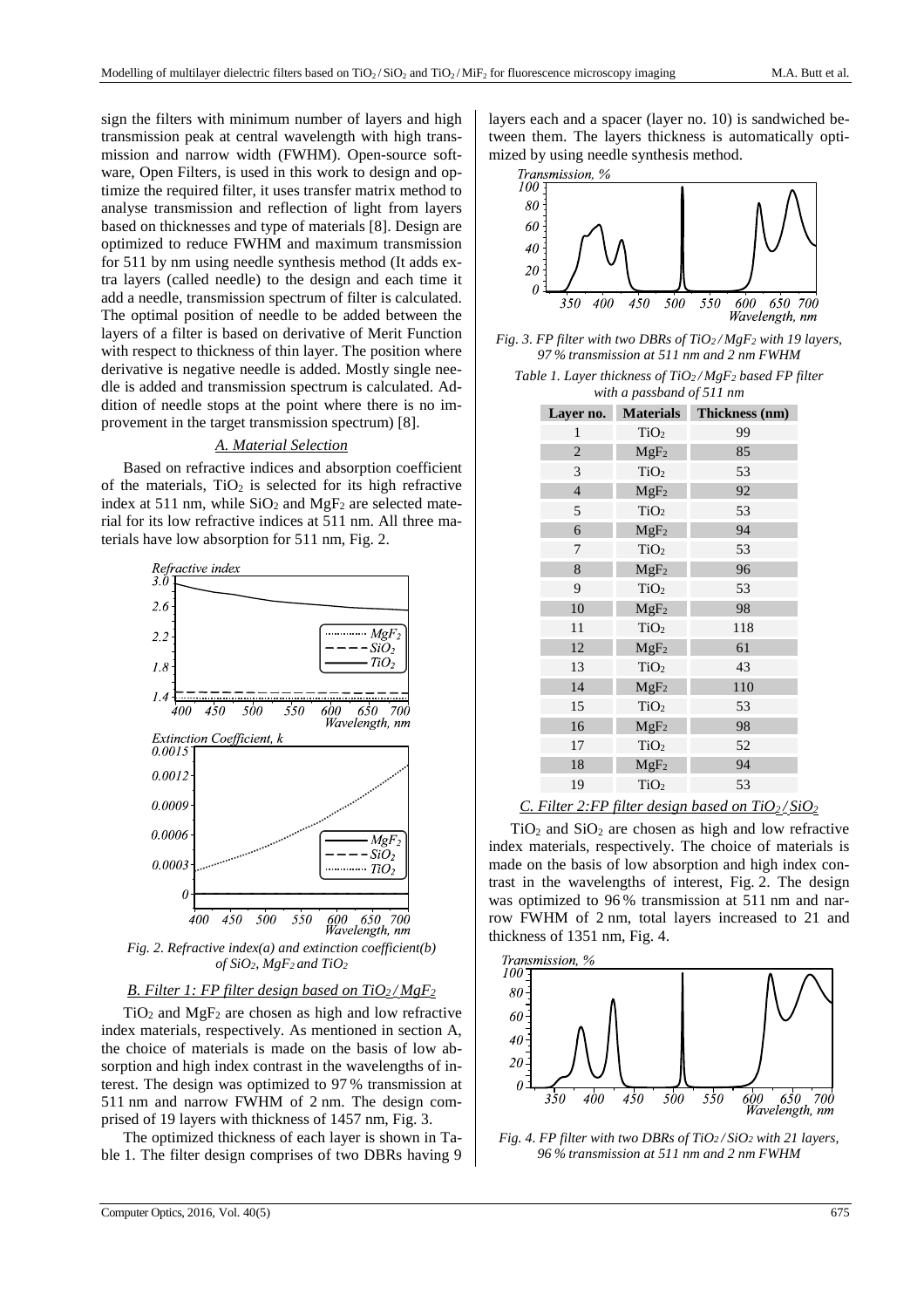The optimized thickness of each layer is shown in Table 2. In this filter design, FP comprises of two DBRs having 11 and 9 layers each and a spacer (layer no. 12) is sandwiched between them. We obtained same results with two DBRs of 11 layers each but in order to reduce the number of layers. We have selected asymmetric DBRs; this can help in reducing the cost of fabrication. The layers thickness is automatically optimized by using needle synthesis method.

| Table 2. Layer thickness of TiO2/SiO2 based FP filter |
|-------------------------------------------------------|
| with a passband of 511 nm.                            |

| Layer no.      | <b>Materials</b> | Thickness (nm) |
|----------------|------------------|----------------|
| $\mathbf{1}$   | TiO <sub>2</sub> | 54             |
| $\overline{c}$ | SiO <sub>2</sub> | 86             |
| 3              | TiO <sub>2</sub> | 54             |
| $\overline{4}$ | SiO <sub>2</sub> | 86             |
| 5              | TiO <sub>2</sub> | 54             |
| 6              | SiO <sub>2</sub> | 86             |
| 7              | TiO <sub>2</sub> | 54             |
| 8              | SiO <sub>2</sub> | 88             |
| 9              | TiO <sub>2</sub> | 57             |
| 10             | SiO <sub>2</sub> | 44             |
| 11             | TiO <sub>2</sub> | 42             |
| 12             | SiO <sub>2</sub> | 46             |
| 13             | TiO <sub>2</sub> | 39             |
| 14             | SiO <sub>2</sub> | 84             |
| 15             | TiO <sub>2</sub> | 55             |
| 16             | SiO <sub>2</sub> | 86             |
| 17             | TiO <sub>2</sub> | 54             |
| 18             | SiO <sub>2</sub> | 86             |
| 19             | TiO <sub>2</sub> | 54             |
| 20             | SiO <sub>2</sub> | 86             |
| 21             | TiO <sub>2</sub> | 54             |

# *D. Filter 3: Bandpass filter design based on TiO2/SiO<sup>2</sup>*

In order to obtain the desired specific wavelength in full visible region, a bandpass filter was designed based on DBRs. The design approach was based on  $(2HL)^n$  layer configuration with central wavelength at 511 nm [9], [10], [11]. TiO<sub>2</sub> and  $SiO<sub>2</sub>$  are chosen as high and low refractive index materials, respectively. The design was optimized using needle synthesis methods; total thickness of bandpass after optimization is 2361 nm with 29 layers. Banspass filter has an average transmission of 95 %, minimum and maximum transmission of 94 % and 96 % within passband, respectively.

The combined effect of filter 1 (FP filter  $TiO_2 / MgF_2$ ) with filter 3 (Bandpass filter  $TiO<sub>2</sub>/SiO<sub>2</sub>$ ) and combined effect of filter 2 (FP Filter TiO<sub>2</sub>/SiO<sub>2</sub>) with filter 3 fulfill the requirement of fluorescence microscopic imaging and can transmit the excitation wavelength while suppressing all the wavelengths outside the stopband of the FP DBRs. The optimized layer thicknesses of bandpass filter is shown in table 3.

The transmission spectrum of the resulting filters (filter  $1 +$  filter 3) is shown in fig. 5. It is well noted that the overall transmission spectra in the visible range of the spectrum shows a characteristic peak at 511 nm with a maximum of 96 % and a small peak at 433 nm. FP filter and pass band filter can be fabricated on same substrate in the form of single optical element with high characteristic peak at 511 nm.

*Table 3. Layer thickness of bandpass filter based on*  $TiO<sub>2</sub>/SiO<sub>2</sub>$ 

| Layer no.      | <b>Materials</b> | Thickness (nm) |
|----------------|------------------|----------------|
| 1              | TiO <sub>2</sub> | 126            |
| $\overline{c}$ | SiO <sub>2</sub> | 54             |
| 3              | TiO <sub>2</sub> | 46             |
| $\overline{4}$ | SiO <sub>2</sub> | 59             |
| 5              | TiO <sub>2</sub> | 45             |
| 6              | SiO <sub>2</sub> | 55             |
| 7              | TiO <sub>2</sub> | 36             |
| 8              | SiO <sub>2</sub> | 71             |
| 9              | TiO <sub>2</sub> | 44             |
| 10             | SiO <sub>2</sub> | 78             |
| 11             | TiO <sub>2</sub> | 129            |
| 12             | SiO <sub>2</sub> | 47             |
| 13             | TiO <sub>2</sub> | 85             |
| 14             | SiO <sub>2</sub> | 37             |
| 15             | TiO <sub>2</sub> | 141            |
| 16             | SiO <sub>2</sub> | 18             |
| 17             | TiO <sub>2</sub> | 180            |
| 18             | SiO <sub>2</sub> | 103            |
| 19             | TiO <sub>2</sub> | 85             |
| 20             | SiO <sub>2</sub> | 111            |
| 21             | TiO <sub>2</sub> | 74             |
| 22             | SiO <sub>2</sub> | 95             |
| 23             | TiO <sub>2</sub> | 77             |
| 24             | SiO <sub>2</sub> | 112            |
| 25             | TiO <sub>2</sub> | 76             |
| 26             | SiO <sub>2</sub> | 107            |
| 27             | TiO <sub>2</sub> | 74             |
| 28             | SiO <sub>2</sub> | 100            |
| 29             | TiO <sub>2</sub> | 97             |

Transmission, %



*Fig. 5. Resulting spectrum of filter 1 and filter 3 with 3 % transmission outside passband* 

The transmission spectrum of the combined filters (filter  $2 +$  filter 3) is shown in fig. 6. It can be seen that the overall transmission spectra in the visible range of the spectrum shows a characteristic peak at 511 nm with a maximum of 96 %. FP filter and pass band filter can be fabricated on same substrate in the form of single optical element with high characteristic peak at 511 nm.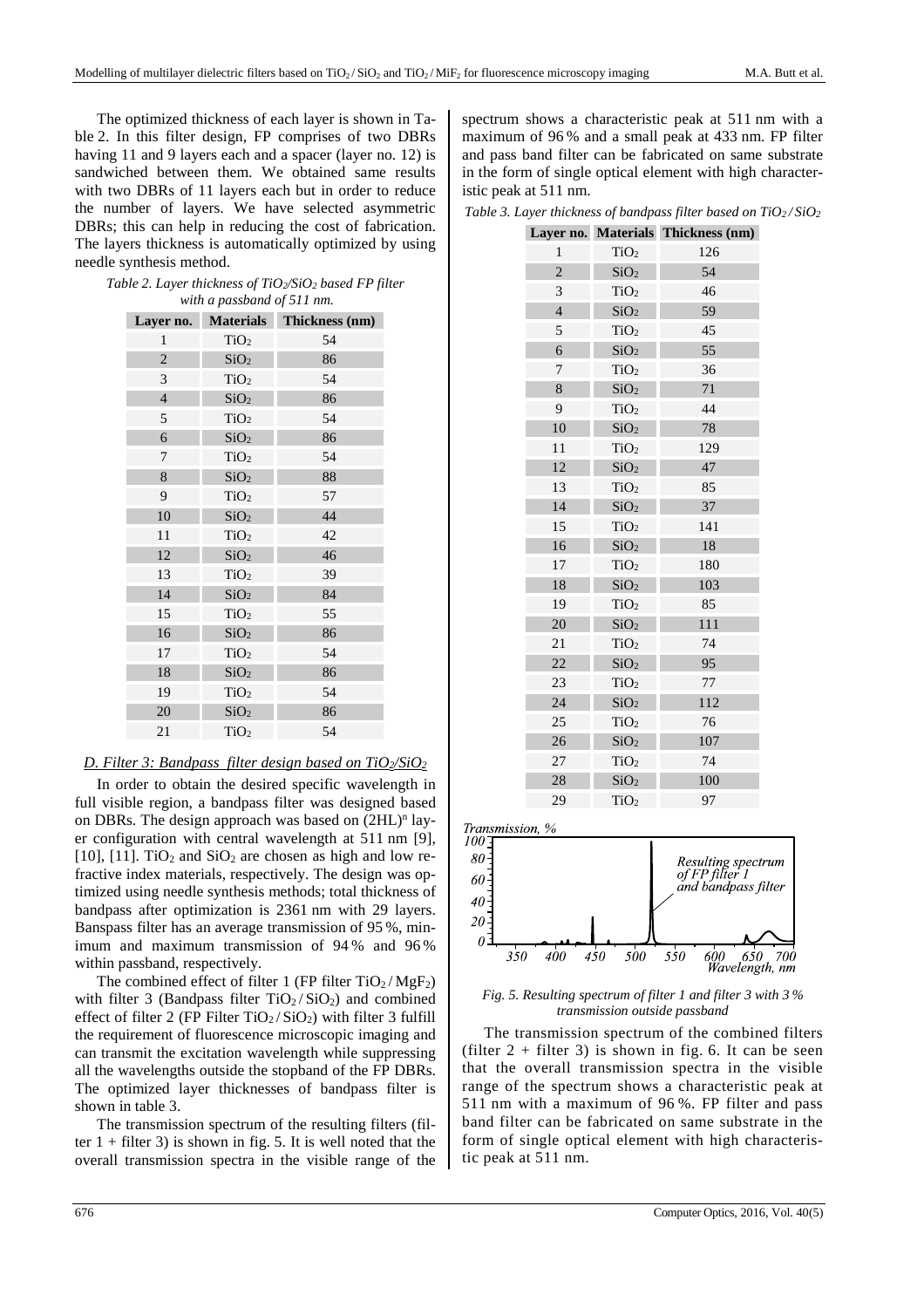# *Conclusions*

In this work, we presented two FP filter designs based on  $TiO<sub>2</sub>/SiO<sub>2</sub>$  and  $TiO<sub>2</sub>/MgF<sub>2</sub>$  combined with two bandpass filters based on  $TiO<sub>2</sub>/SiO<sub>2</sub>$ . These filters provide a peak transmission of 96 % and 97 % at 511 nm. By combining two DBRs with FP filter, the transmission outside the passband reduced to 3 %. The combined effect of filters fulfils the requirement of fluorescence microscopic imaging and can transmit the excitation wavelength while suppressing all the wavelengths outside the stopband of the FP DBRs.



*with 3 % transmission outside passband* 

# *References*

- [1] Macleod HA. Thin-film optical filters. Boca Raton, FL: CRC Press; 2010. ISBN 978-1-4200-7302-7.
- [2] Kazanskiy NL, Serafimovich PG, Khonina SN. Harnessing the guided-mode resonance to design nanooptical transmission spectral filters. Optical Memory and Neural Networks (Information Optics) 2010; 19(4), 318-324.
- [3] Kazanskiy NL, Kharitonov SI, Khonina SN, Volotovskiy SG. Simulation of spectral filters used in hyperspectrometer by de-

composition on vector Bessel modes. Proc of SPIE 2015; 9533, 95330L. DOI: 10.1117/12.2183429.

- [4] Asghar MH, Khan MB, Naseem S. Modeling thin film multilayer broad-band-pass filters in visible spectrum. Czechoslovak Journal of Physics 2003; 53(12): 1209-1217. DOI: 10.1023/B:CJOP.0000010585.26194.eb.
- [5] Ramanujam N. Fluorescence spectroscopy of neoplastic and non-neoplastic tissues. Neoplasia 2000; 2(1-2): 89-117.
- [6] Grazyna P, Zhiqian D, Marcin G, Jennifer JH, David RW, Nathan SA, Kryzsztof P. Noninvasive two-photon fluorescence microscopy imaging of mouse retina and RPE through the pupil of the eye. Nature Medicine 2014; 20(7): 785-789. DOI: 10.1038/nm.3590.
- [7] Spiess E, Bestvater F, Heckel-Pompey A, Toth K, Hacker M, Stobrawa G, Feurer T, Wotzlaw C, Berchner-Pfannschmidt U, Porwol T, Acker T, Microsc J. Two-photon excitation and emission spectra of the green fluorescent protein variants ECFP, EGFP and EYFP. J Microsc 2005; 217(3): 200-204. DOI: 10.1111/j.1365-2818.2005.01437.x.
- [8] Larouche S, Martinu L. OpenFilters: open-source software for the design, optimization, and synthesis of optical filters. Appl Opt 2008: 47(13): C219-C230.
- [9] Asghar MH, Shoaib M, Placido F, Naseem S. Wide bandpass optical filters with TiO2 and Ta2O5. Central European Journal of Physics 2008; 6(4): 853-863. DOI: 10.2478/s11534-008-0104-3.
- [10] Asghar MH, Shoaib M, Khan ZM, Placido F, Naseem S, Mehmood M. Complex optical filter prepared by sputter deposition. Eur Phys J Appl Phys 2010; 49(2): 20501. DOI: 10.1051/epjap/2009205.
- [11] Habib M, Ullah A. Simulation of Near Infrared Interference Bandpass Filters for Spectropcscopic Applications. International conference on Computing, Electronic and Electrical Engineering 2016: 234-238. DOI: 10.1109/ICECUBE.2016.7495230.

# *Authors' information*

**Muhammad Ali Butt** (b. 1985) received a Bachelor's degree in Electrical (Telecommunication) Engineering from Comsats Institute of Information and Technology, Pakistan in year 2008. Then he left Pakistan for acquiring Master´s degree from Germany. He attained Master´s degree in Electrical Communication Engineering from University of Kassel (2010). He accomplished his PhD degree with Cum Laude in Material Sciences from Universitat Rovira i Virgili, Spain in year 2015. In 2013, he made a research stay at Optoelectronic research Centre (ORC), University of Southampton, England. Currently he works as a Senior Scientist at Samara National Research University, Russia. Research interests are optical waveguides, diffractive optics, and optical filters. E-mail: *m.a.butt@ssau.ru .* 

The information about author **Sergey Alexandrovich Fomchenkov** you can find on page 673 of this issue*.* 

**Anayat Ullah** (b. 1982) is an assistant professor at the Electronic Engineering Department of Balochistan University of Information Technology, Engineering and Management Sciences (BUITEMS), Quetta, Pakistan, where he heads the Electronic Devices Research group (RED). He holds a PhD in Engineering (magna cum laude) from the University of Kassel, Germany (2014). He attained his Master's degree in Electrical Communication Engineering from the University of Kassel, Germany (2010). Prior to this, he received his degree in Electronic Engineering from NED University of Engineering and Technology, Pakistan (2005). His research centers on optical filters and sensors, spectroscopy, nanotechnology and MEMS devices. He has extensively worked with MEMS and NEMS device fabrication and Nano Imprint Lithography. He also has vast experience in the Telecom field and has been associated with Pakistan Telecom Company Limited (2006 − 2008). His current research involves, optical sensors for food processing and bio-medical applications, interference bandpass filters and MEMS device design. E-mail: *anayat.ullah@buitms.edu.pk .*

**Mohsin Habib** (b. 1991) received a Bachelor's degree in Electronic Engineering from Baluchistan University of Information Technology, Engineering and Management Sciences (BUITEMS), Pakistan in year 2013. Then he was appointed as